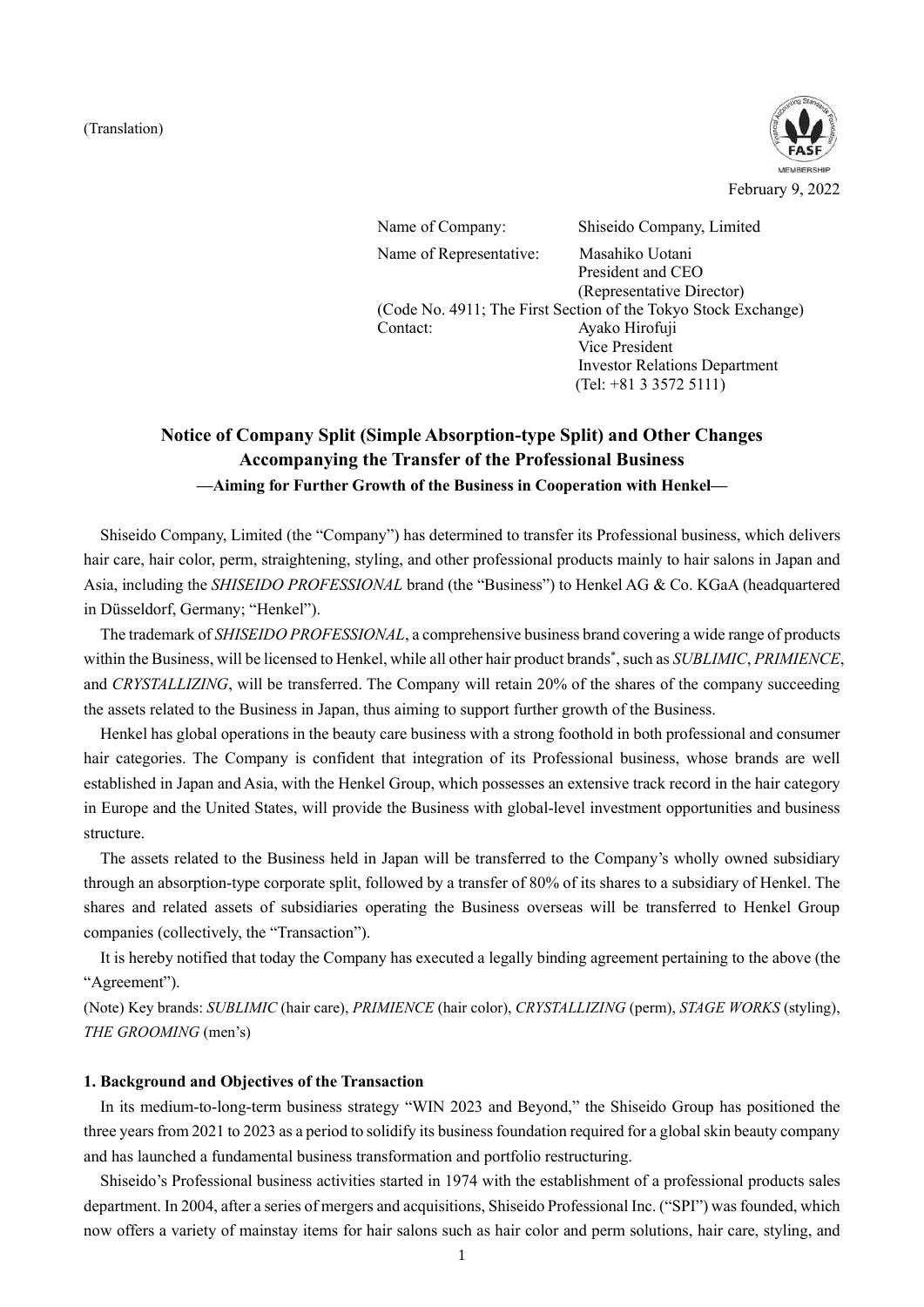other products.

Henkel, established in 1876, is a global company with over 140 years of history and about 53,000 employees worldwide. Its sales in 2020 reached 19.3 billion euros, while operating profit was 2.6 billion euros (adjusted for onetime expenses and income, etc.). Headquartered in Germany, Henkel operates worldwide with the three business units: Adhesive Technologies, Laundry & Home Care, and Beauty Care, with a strong foothold in both professional and consumer hair categories. In recent years, Henkel Beauty Care has expanded its footprint, particularly in the professional hair segment, in Europe and the United States. Therefore, the Company is confident that integration of its Professional business, whose brands are well established in Japan and Asia, with the business of the Henkel Group will foster global competitiveness and expansion. Particularly in Japan, it will expand the scale of operations and product development capabilities, leading to an overwhelming presence in the market.

The transfer of the employees to the new owner is an important consideration and factor in this transaction. Basically, all employees of the Business will be transferred to the new companies, such as SPI, with new opportunities for career development.

(Note) The Professional business engages in manufacturing and distribution of technical and retail products mainly for hair salons. It is a separate business from the beauty salon business, which is operated by Shiseido Beauty Salon Co., Ltd.

#### **2. Details of the Transaction Procedures**

Global brand holder functions of the Business including the Business in Japan (wholesale to SPI, etc.) and export operations (wholesale to overseas subsidiaries, etc.) will be transferred from the Company to SPI with an effective date on or before December 31, 2022 (planned) through an absorption-type corporate split (the "Company Split"), followed by a transfer of 80% of the outstanding shares of SPI to Henkel Nederland B.V. (Nieuwegein, Netherlands; the "SPI Share Transfer"). The overseas assets and operation of the Business will be transferred from the Company's subsidiaries operating in Asia to Henkel Group companies through a share transfer (the "Other Share Transfer") and asset transfers (the "Asset Transfers") in accordance with local laws.

Obtaining clearance from relevant authorities based on domestic and international competition laws is a prerequisite for carrying out the Transaction. Since the Company Split is a simple absorption-type split carried out between the Company and its wholly owned subsidiary, some of the disclosure items and details have been omitted.



#### **Reference: Overview of the Transaction Scheme**

1. The Company transfers assets associated with the Professional business through a company split, to be succeeded by SPI, while Shiseido Group companies transfer assets and liabilities associated with the business through share and asset transfers, to be succeeded by Henkel Group companies.

2. The Company transfers 80% of SPI's shares to Henkel Nederland B.V. and retains 20% to support further growth of the Business.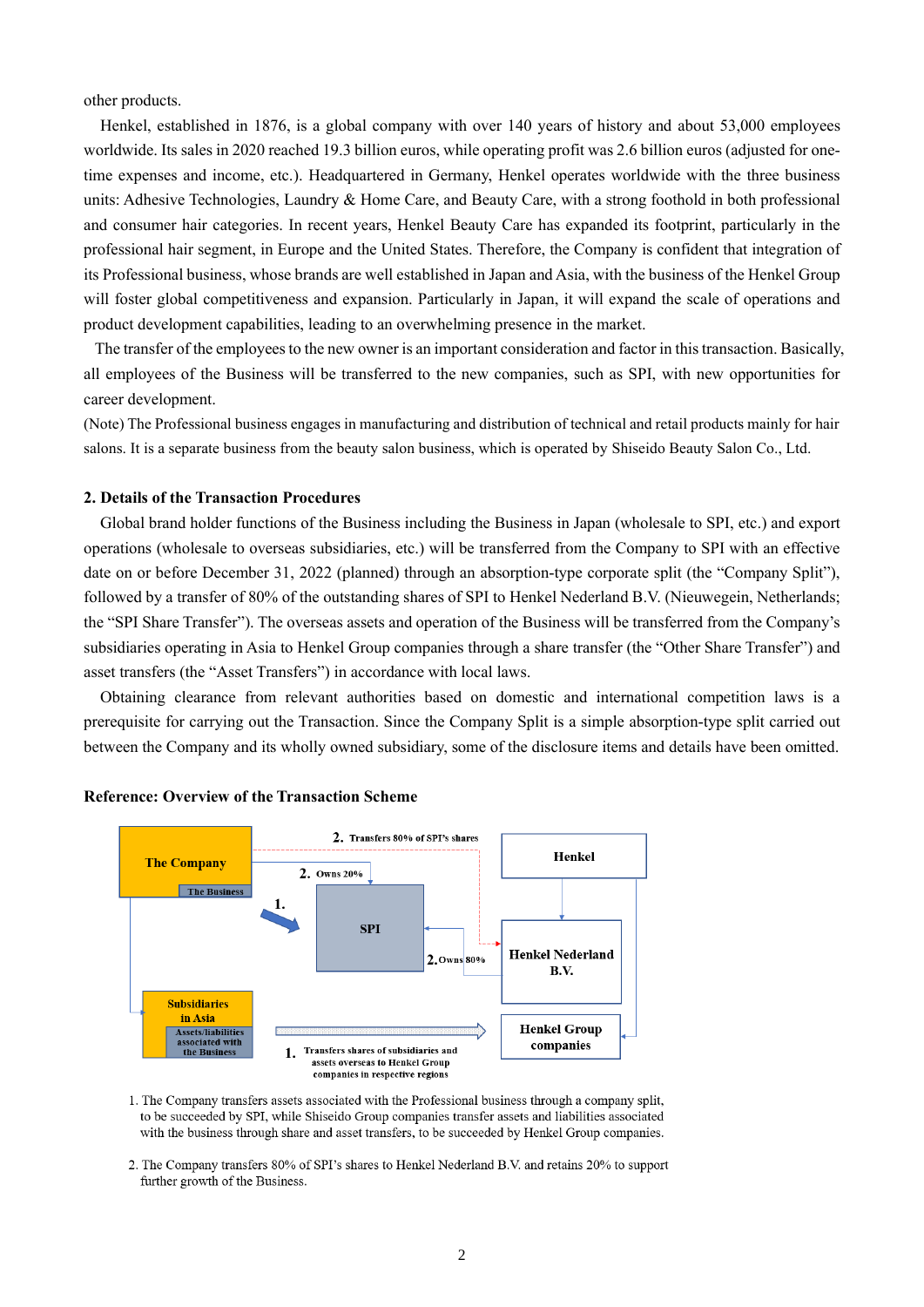# **3. Schedule of the Transaction**

| Conclusion of the transfer agreement       | February 9, 2022                     |
|--------------------------------------------|--------------------------------------|
| Approval of the Company Split agreement by | On or before June 30, 2022 (planned) |
| the Board of Directors                     |                                      |
| Conclusion of the Company Split agreement  | On or before June 30, 2022 (planned) |
| Approval of the Company Split agreement by | On or before June 30, 2022 (planned) |
| a general meeting of shareholders (SPI)    |                                      |
| Scheduled date of the Company Split        | July 1, 2022 (planned)               |
| (effective date)                           |                                      |
| Effective date of the SPI Share Transfer   | July 1, 2022 (planned)               |

(Notes)

1. Since the Company Split is a simple absorption-type corporate split as stipulated in Article 784 Paragraph 2 of the Companies Act, the Company will not convene a general meeting of shareholders to seek approval of the Company Split agreement.

2. The Other Share Transfer and the Asset Transfers in each country and region overseas will also be executed on the effective date of the SPI Share Transfer, based on the receipt of licenses and any necessary governmental or other approvals in the relevant countries and regions.

# **4. Overview of the Company Split**

(1) Schedule

Please refer to "3. Schedule of the Transaction" above.

(2) Method

This is an absorption-type corporate split in which the Company is the splitting company and SPI is the succeeding company. The Company will split off the part of its business associated with the Business to SPI.

(3) Allotment of shares

Currently undecided.

(4) Handling of stock acquisition rights and bonds with stock acquisition rights

Not applicable.

(5) Capital increase or decrease

There will be no capital increase or decrease.

(6) Rights and obligations taken over by the succeeding company

SPI will take over all assets and contractual relationships associated with the Business as stipulated in the absorption-type split agreement pertaining to the Company Split, as well as all rights and obligations that accompany such.

(7) Prospect of obligation performance

The Company believes that there is no concern as to whether SPI will be capable of performing its obligations after the Company Split.

(8) Overview of the companies involved in the Company Split

| a. Splitting company  |                                                                             |
|-----------------------|-----------------------------------------------------------------------------|
| Trade name            | Shiseido Company, Limited                                                   |
| Location              | 5-5, Ginza 7-chome, Chuo-ku, Tokyo                                          |
| Representative's      | Masahiko Uotani, Representative Director, President and CEO                 |
| name and position     |                                                                             |
| Main business         | Research, development, manufacture, and distribution of cosmetics and other |
| activities            | products                                                                    |
| Capital               | 64,506 million yen                                                          |
| Date of establishment | June 24, 1927                                                               |
|                       |                                                                             |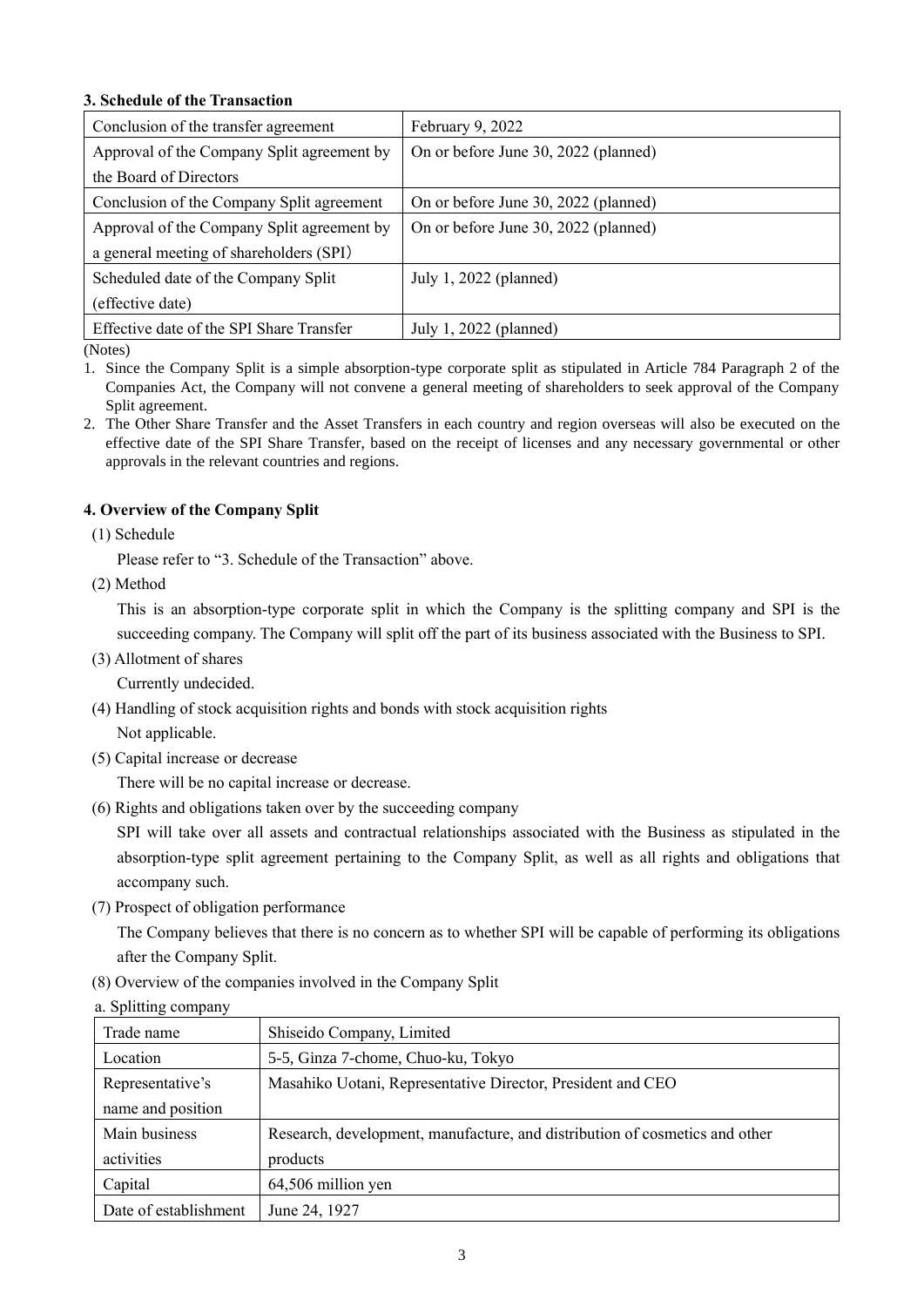| Number of shares       | 400,000,000                                                            |          |
|------------------------|------------------------------------------------------------------------|----------|
| issued                 |                                                                        |          |
| Settlement term        | December 31                                                            |          |
| Major shareholders     | The Master Trust Bank of Japan, Ltd. (Trust Account)                   | 19.41%   |
| and their shareholding | Custody Bank of Japan, Ltd. (Trust Account)                            | 5.88%    |
| ratios (As of          | THE BANK OF NEW YORK 134104                                            | 1.97%    |
| December 31, 2021)     | Mizuho Trust & Banking Co., Ltd., re-trusted to Custody Bank of Japan, |          |
|                        | Ltd. Employees Pension Trust for Mizuho Bank                           | 1.75%    |
|                        | <b>JP MORGAN CHASE BANK 385632</b>                                     | $1.73\%$ |
|                        | <b>BNYM TREATY DTT 15</b>                                              | 1.69%    |
|                        | SSBTC CLIENT OMNIBUS ACCOUNT                                           | 1.67%    |
|                        | STATE STREET BANK WEST CLIENT - TREATY 505234                          | $1.64\%$ |
|                        | Nippon Life Insurance Company                                          | 1.40%    |
|                        | JP MORGAN CHASE BANK 385781                                            | 1.28%    |

Operating results and financial position of the splitting company (consolidated)

|                                   |                    |                    | (Millions of yen unless otherwise stated) |
|-----------------------------------|--------------------|--------------------|-------------------------------------------|
|                                   | Fiscal year ending | Fiscal year ending | Fiscal year ending                        |
| Period                            | December 31, 2019  | December 31, 2020  | December 31, 2021                         |
| Net Assets                        | 517,857            | 506,593            | 567,433                                   |
| <b>Total Assets</b>               | 1,218,795          | 1,204,229          | 1,179,360                                 |
| Net Assets per Share (Yen)        | 1,242.85           | 1,212.34           | 1,364.28                                  |
| <b>Net Sales</b>                  | 1,131,547          | 920,888            | 1,035,165                                 |
| <b>Operating Profit</b>           | 113,831            | 14,963             | 41,586                                    |
| Ordinary Profit                   | 108,739            | 9,638              | 44,835                                    |
| Net Profit (Loss) Attributable to | 73,562             | (11,660)           | 42,439                                    |
| Owners of Parent                  |                    |                    |                                           |
| Net Profit (Loss) per Share (Yen) | 184.18             | (29.19)            | 106.24                                    |

# b. Succeeding company

| Trade name                                          | Shiseido Professional Inc.                                                            |  |
|-----------------------------------------------------|---------------------------------------------------------------------------------------|--|
| Location                                            | 5-5, Ginza 7-chome, Chuo-ku, Tokyo                                                    |  |
| Representative's<br>name and position               | Hisae Asazuma, Representative Director, President                                     |  |
| Main business activities                            | Manufacturing and distribution of technical and retail products for hair salons, such |  |
|                                                     | as hair care, hair color, perm, straightening, and styling items                      |  |
| Capital                                             | 250 million yen                                                                       |  |
| Date of establishment                               | February 1, 1963                                                                      |  |
| <b>Total Assets</b>                                 | 4,379 million yen (As of December 31, 2021)                                           |  |
| Net Assets                                          | 817 million yen (As of December 31, 2021)                                             |  |
| Net Sales                                           | 7,651 million yen (For the fiscal year ending December 31, 2021)                      |  |
| Number of shares issued                             | 193,700                                                                               |  |
| Settlement term                                     | December 31                                                                           |  |
| Major shareholders and<br>their shareholding ratios | Shiseido Company, Limited: 100%                                                       |  |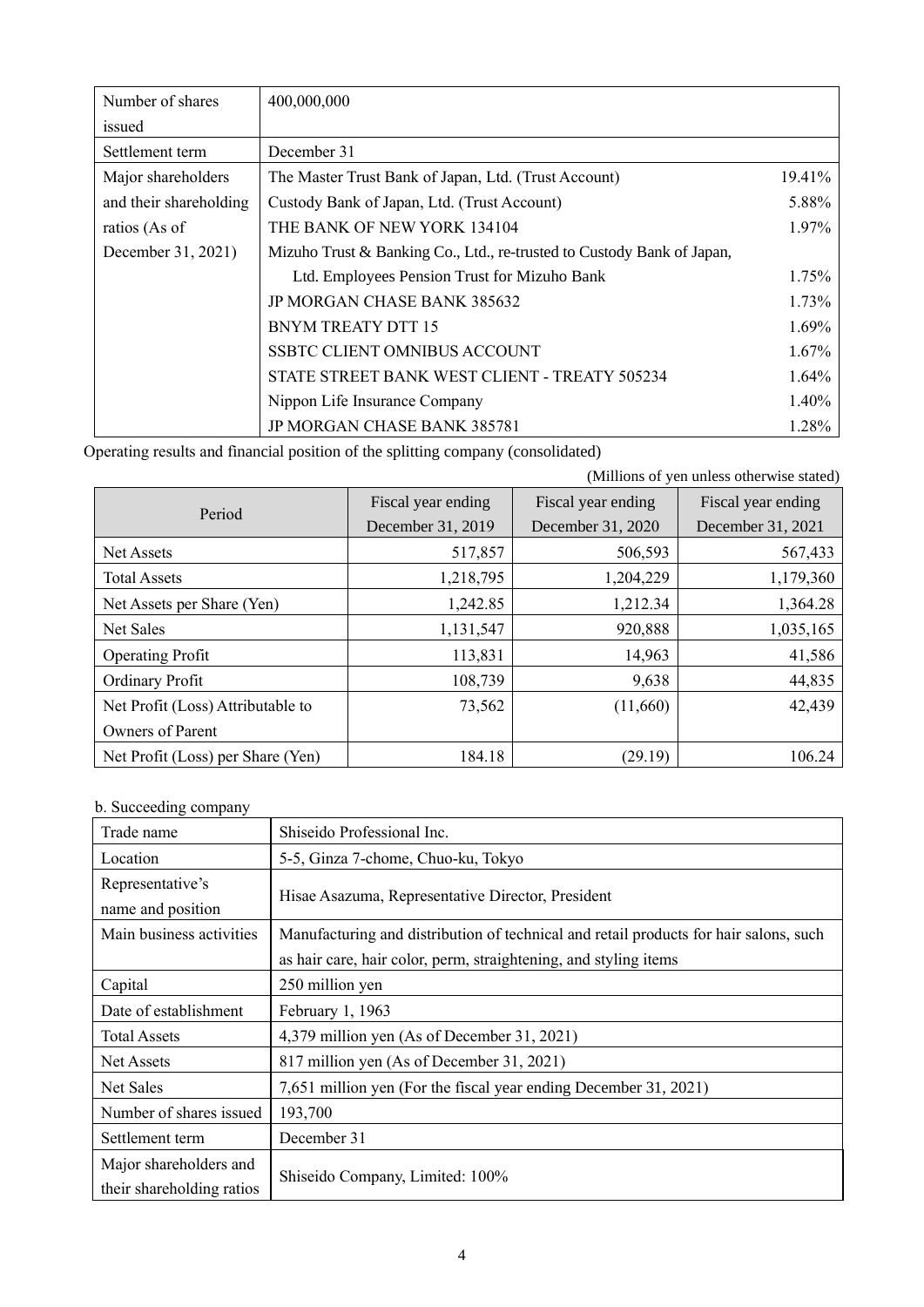- (9) Overview of the business to be split
- a. Details of the business

Manufacturing and distribution of technical and retail products for hair salons, such as hair care, hair color, perm, straightening, and styling items

b. Operating results

|                         | (Millions of yen)                                 |
|-------------------------|---------------------------------------------------|
|                         | Results of the Business in the fiscal year ending |
|                         | December 31, 2021                                 |
| Net Sales               | 15,866                                            |
| <b>Operating Profit</b> |                                                   |

(Note) The above amounts include amounts related to the Business in the overseas subsidiaries.

c. Assets and liabilities of the business to be split, and their value (as of June 30, 2021)

(Millions of yen)

| Assets                |            |                            | Liabilities |
|-----------------------|------------|----------------------------|-------------|
| Item                  | Book value | Item                       | Book value  |
| <b>Current Assets</b> | 6,443      | <b>Current Liabilities</b> | 2,461       |
| <b>Fixed Assets</b>   | 681        | Long-term Liabilities      | 907         |
| <b>Total Assets</b>   | 7,123      | <b>Total Liabilities</b>   | 3,368       |

(Notes)

1. Calculated based on the balance sheet as of June 30, 2021. The amounts to be actually transferred will be adjusted taking into consideration the increases and decreases in the above amounts that will arise by the date of effectuation.

- 2. The above amounts include amounts related to the Business in the overseas subsidiaries.
- (10) Overview of the Company after the Company Split

After the split, the trade name, location, representative's name and position, main business activities, capital, and settlement term of the Company will remain unchanged.

### **5**.**SPI Share Transfer**

(1) Change in subsidiary

Please refer to "4. Overview of the Company Split (8) Overview of the companies involved in the Company Split, b. Succeeding company."

| Trade name                            | Henkel Nederland B.V.                                                              |                                              |  |
|---------------------------------------|------------------------------------------------------------------------------------|----------------------------------------------|--|
| Location                              | Nieuwegein, Netherlands                                                            |                                              |  |
| Representative's name<br>and position | Ivan De Jonghe, Chairman of the Board                                              |                                              |  |
| Main business activities              | Globally active with three business units: Adhesive Technologies, Laundry $\&$     |                                              |  |
|                                       | Home Care, and Beauty Care, which focuses on hair products                         |                                              |  |
| Capital                               | 975 million euro (123,776 million yen <sup>*</sup> ) (as of December 31, 2020)     |                                              |  |
| Year of establishment                 | 1984                                                                               |                                              |  |
| Total assets                          | $2,716$ million euro (344,796 million yen <sup>*</sup> ) (as of December 31, 2020) |                                              |  |
| Net assets                            | 2,647 million euro (336,036 million yen <sup>*</sup> ) (as of December 31, 2020)   |                                              |  |
| Major shareholders and                | Henkel Global Supply Chain B.V., Amsterdam, Netherlands (100%), a                  |                                              |  |
| their shareholding ratios             | subsidiary of Henkel                                                               |                                              |  |
| Relationship between                  | Capital relationship                                                               | There is no capital relationship between the |  |
| the Company and                       |                                                                                    | Company and Henkel Nederland B.V.            |  |

(2) Overview of the company to which the shares are transferred